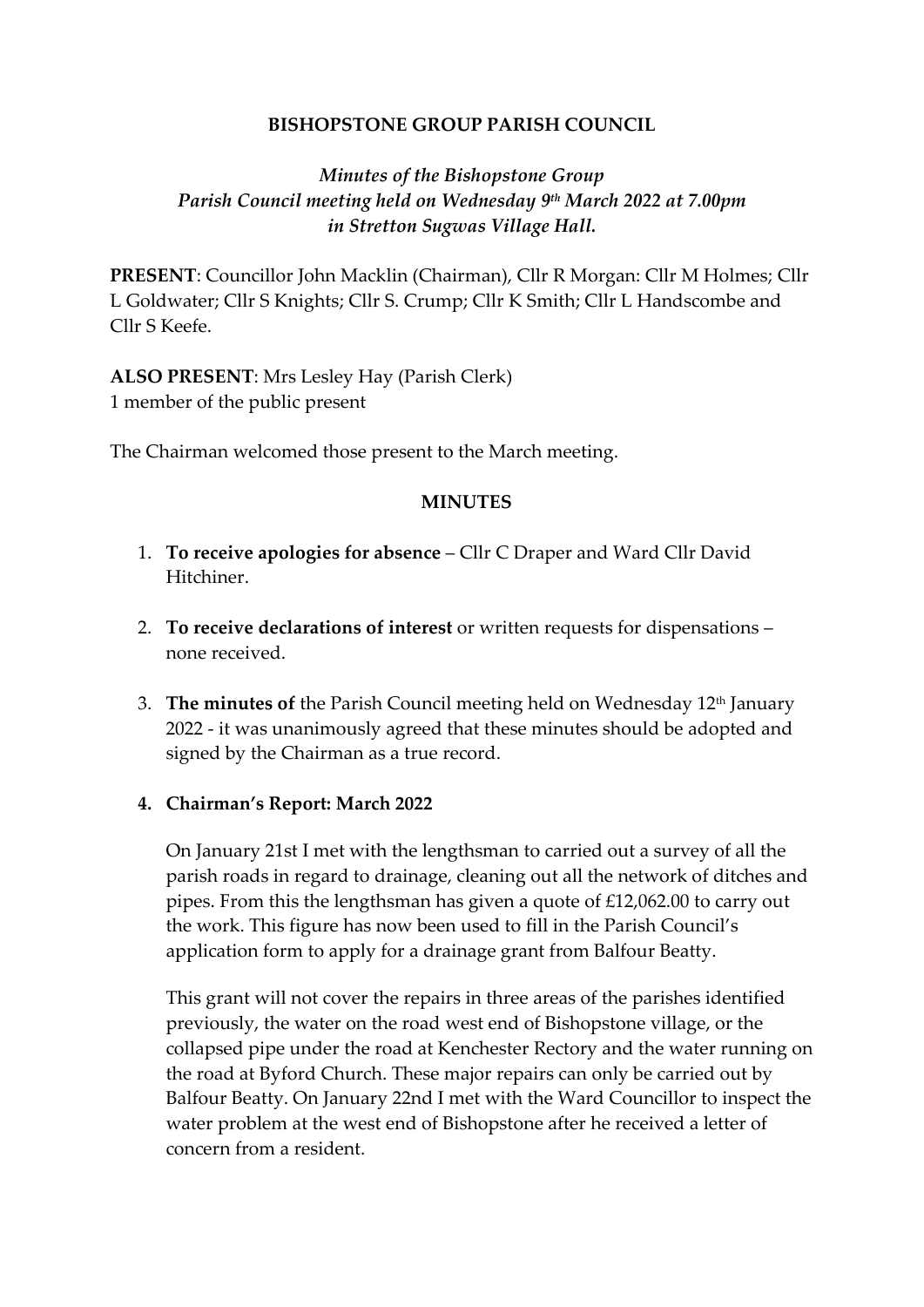I would like to formally ask to meet with the locality Stewart so these repairs can be discussed, recorded and listed for repairs.

When carrying out the Parish survey a parishioner pointed out that the closure sign on the East end of footpath BY31 was confusing because BY21 started from the same point, it was agreed to move the sign to the next kissing gate, I contacted the Locality Stewart to let him know this had been carried out.

The new bank account to hold the NBCC funds opened in January, on 17th January £4571.24 was transferred into this account, the NBCC has now closed their bank accounts.

On 28th March 2022 the Parish Council's defibrillator's pads and batteries will run out of date, they are 5 years old. These will need replacing or the defibrillator will be taken off "The Circuit". The pads will cost £123.95 to replace and the batteries £53.69 both prices inclusive of VAT which we can reclaim. It is very important they are replaced.

### **4.2 Byford Parish Councillor vacancy.**

Mr Mark Geary was present at the meeting. Mr Geary continues to show interest in becoming a Parish Councillor representing Byford and should be eligible for co-option at the May meeting.

### **Open Session**

Cllr Holmes asked if a speaker could be invited to come to the May meeting to give information on the regulations surrounding the new 'recycling' initiative due to come into force later this year.

### **The Chairman closed the open session**

### **5. Ward Councillor's report** – apologies sent.

For local information:

• I attended the Boundary Commission "inquiry" in Worcester yesterday to make representations. I was the only person attending during the session for which I registered. There had been two cancellations by other attendees. The parishes of Clehonger, Eaton Bishop and Madley, being South of the River, do not agree with the proposed boundary changes which would put those places in North Herefordshire. I'm not sure of Bishopstone's views but I suspect you don't feel too strongly either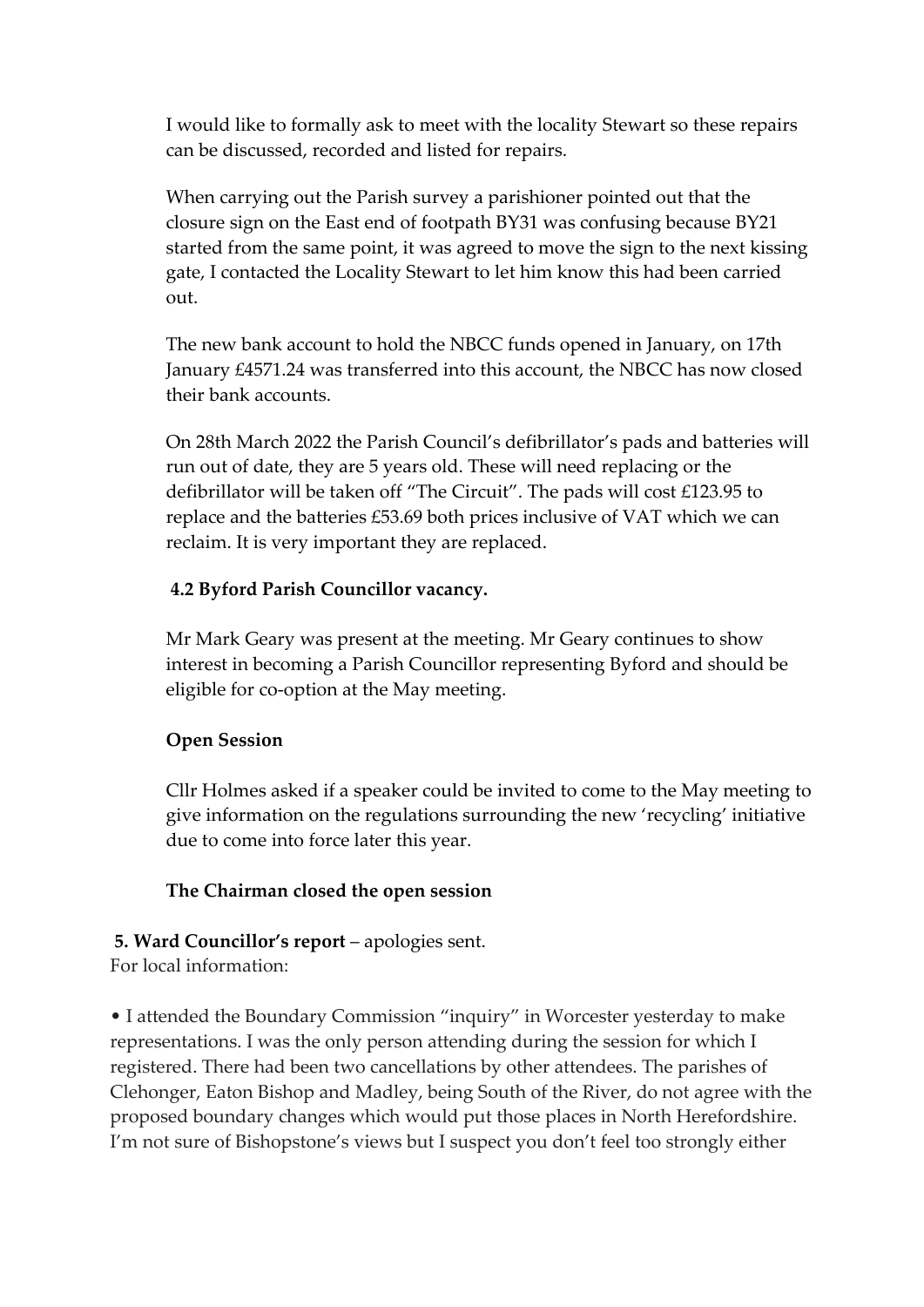way. I believe you were in North Herefordshire constituency before the last reorganisation. Perhaps you could let me know.

• I also attended the BBLP zoom session entitled "Golden Valley Bi-Monthly Locality Briefing" yesterday. It was attended by several from BBLP including the Locality Steward. Also, by some Parish Clerks and Parish Councillors who had specific issues to raise. It is probably only worth attending if parishes have particular issues to raise. But a worthwhile effort by BBLP to improve communication. I mentioned the flooding on the street that runs through Bishopstone. Paul Norris has this on his radar.

### **6. Finance: Account's** sheet/schedule of payment sheet circulated.

(6.1) A schedule of payments sheet had been circulated and it was unanimously agreed to pay all outstanding invoices.

(6.2) The Clerk confirmed that the annual pay increase for 2021-2022 had been agreed at 1.75% - this is backdated to  $1<sup>st</sup>$  April 2021. This will be taken into account in the March salary.

## **7. Highways and Environmental Matters:**

- 7.1. Footpath Officers' Reports all footpaths good for the time of year.
- 7.2 Drainage Grant application has been submitted and receipt acknowledged.
- 7.3 Lengthsman -Expression of Interest/ Annual Maintenance Plan 22/23 – both have been submitted and receipt acknowledged.
- 7.4 Rights of Way will go back 'in house' from 1st April 2022
- 7.5 Locality Steward questionnaire Clerk will complete.
- 8. Visit by Sarah King It was agreed to invite Sarah King to the July meeting.

Cllr Lewis Goldwater joined the meeting.

- 9. Planning applications: 220546 Reserved matters following outline approval ref 204024/) for three dwellings- after discussion – no objection.
- 10. Jubilee celebrations parishes are organising their own individual local events.

### **Date of next meeting:**